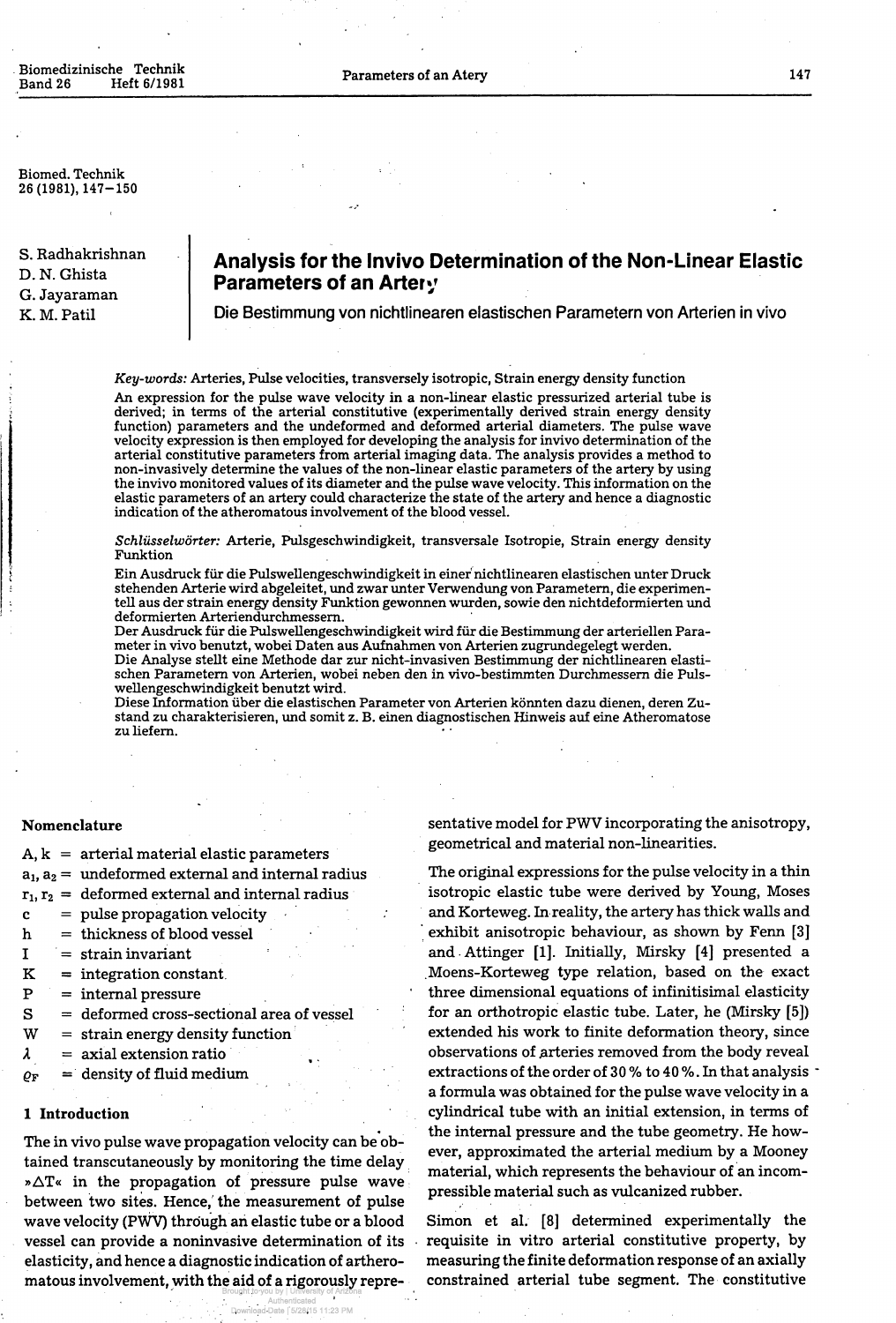148 Parameters of an Atery

Biomedizinische Technik Band 26 Heft 6/1981

property of this incompressible, non-linear elastic, orthotropic arterial tube, in a state of plane strain, was obtained in terms of the partial derivative of the strain energy density function; this function was different from that of the Mooney material assumption of Mirsky [5]. Simon et al. [8] obtained the strain energy density function W as an exponential function of the first strain invariant, whereas for a Mooney material W is a linear algebraic function of the strain invariants.

### **2 Scope of the present work**

to derive its expression in terms of the W function parameters and its deformed and undeformed diameters. In the above expression, S is the arterial cross-sectional area prior to the arrival of the pressure pulse  $\Delta_{\rm P}$ , and  $\Delta_{\rm S}$ is the resulting change in S due to  $\Delta_{P}$ .

The present work is carried out to provide the analysis for a method to noninvasively determine the values of the nonlinear elastic parameters of an artery, by ultrasound monitoring of its diameter and hence its pulse wave velocity. To this end, the arterial elasticity is expressed by means of the strain energy density function of Simon et al. [8], and an expression for the pulse propagation velocity is derived in terms of the nonlinear elasticity parameters as well as the values of the diameters of the undeformed and deformed arterial tube. The representative arterial constitutive relation, adopted in our analysis, is that obtained by Simon et al. [8] as  $\delta_{\rm W}/\delta_{\rm I}$  = Ae<sup>kI</sup>. The pulse wave velocity is a frequency dependent quantity, which approaches a constant value at moderate frequencies. Hence a quasistatic formulation for PWV is obtained by adopting its distensibility definition

(iv) The constitutive equation, proposed by Simon et al. [8], is adopted in our analysis inversity of Arizona

wherein A and k (constants for a given extension ratio A) represent the arterial elastic parameters and the strain invariant, I is defined in terms of the extension ratios as

$$
c^2 = \frac{1}{\varrho_F} \frac{\Delta_P}{\Delta_S} \cdot S \tag{1}
$$

In equations (3a) and (3b),  $\bar{h}$  is known »hydrostatic pressure term« and (by invoking the incompressibility criterion)

#### **3 Analysis**

The analysis is based on the following assumptions:

 $L =$  Length of arterial segment;  $r_2 =$  Deformed internal radius of the tube;  $r_1$  = Deformed external radius of the tube. The expression for pulse wave velocity as given by the moenskorteweg relationship is  $C^2 = [1/p_F] \triangle P/\triangle S$ . S. Where ——(1);  $C =$  Velocity of pulse;  $p_F =$  Density of fluid medium;  $S =$  Cross sectional area of tube;  $\Delta P/\Delta S =$  Change in pressure with respect to change in area of cross section.

In the derivation of (4) it is assumed that a circular cylinder (Fig. 1) of length 1, and radii  $a_2$  and  $a_1$  in the undeformed state undergoes (i) a simple uniform extension of extension ratio  $\lambda$  parallel to the axis of the tube (ii) a uniform inflation in which its length remains constant and radii change to  $r_2$  and  $r_1$ .

- i) the artery is a thick walled cylindrical tube.
- ii) the artery undergoes finite deformation.
- iii) the arterial medium is homogeneous, non-linear elastic incompressible transversely isotropic material.

The strain energy density function becomes (under these assumption)

# $W = W_1(I, K_1)$

wherein the strain invariants I and  $K_1$  are given as  $I_1 = I = 3 + 2e_{ii}$ ;  $e_{ij}$  being the Lagrangian strain components, and  $\mathrm{K}_1 = (\lambda^2 - 1)/2; \, \lambda$  being the axial extension ratio. For an artery held at a constant in vivo extension ratio, the quantity  $K_1$  will be a constant, and hence W (the strain energy density function) will be a function of  $I_1$  only.

$$
\frac{\delta W_1}{\delta I} = Ae^{kI} \tag{2a}
$$

Any point  $(r, \theta, z)$  in the deformed state was initially at the point  $(\rho, \theta, z/\lambda)$  where  $\rho$  is a function of r. For the case of incompressibility condition assumed, the relation between  $\rho$  and  $r$  is obtained by equating the volumes in the deformed and undeformed states so that,

$$
I = I_1 = \lambda_1^2 + \lambda_2^2 + \lambda_3^2 \tag{2b}
$$

### *3.1 Stress Analysis*

Using the above assumptions, the inplane stress  $\tau_{ij}$  (i, j = l, 2) per unit area of the prescribed finitely deformed cylindrical tube can be expressed as:

$$
\text{(radial stress)} \qquad \qquad \tau'' = 2\bar{h} + \frac{2Q^2}{\lambda^2} \frac{\delta W_1}{\delta I} \qquad \qquad (3
$$

(tangential stress) 
$$
r^2 \tau^{22} = 2\bar{h} + \frac{2}{Q^2} \frac{\partial W_1}{\partial I}
$$
 (3b)

(inplane shear stress)  $\tau^{12} = 0$ 

(3c)

 $a)$ 

$$
\rho^2 = r^2 Q^2(r) = \lambda (r^2 + K)
$$
 (4)

where  $r =$  deformed radial coordinate,

 $r_1$ ,  $a_1$  = deformed and initial external radii,

and  $K =$  integration constant.





Fig. 1. View of an artery showing the coordinates used

$$
2\pi r dr dz = 2\pi \varrho d\varrho dz/\lambda \qquad (5)
$$

 $\frac{dS}{dr} = \lambda r$ 

(6)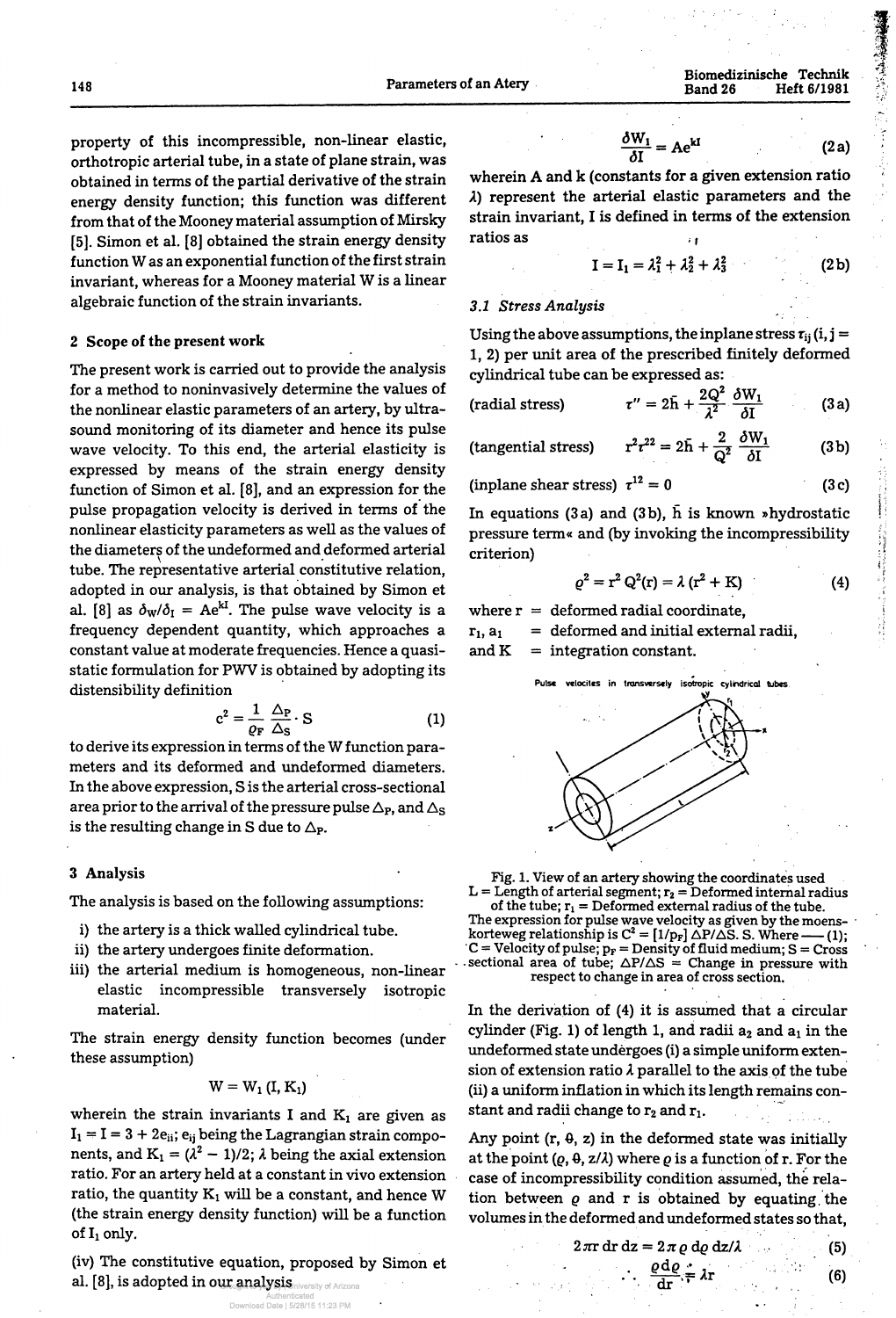which on integration yields

where K is a constant.

Since when 
$$
r = r_2
$$
,  $\rho = a_2$  and at  $r = r_1$ ,  $\rho = a_1$  (8)

$$
\varrho^2 = \lambda (r^2 + K) = r^2 Q^2(r) \tag{7}
$$

$$
\lambda K = a_2^2 - \lambda r_2^2 = a_1^2 - \lambda r_1^2 \tag{9}
$$

$$
K = \frac{a_2^2}{\lambda} - r_2^2 = \frac{a_1^2}{\lambda} - r_1^2
$$
 (10)

The stress equations of equilibrium are:

$$
\frac{\partial \tau^{\prime\prime}}{\partial r} + \frac{1}{r} \tau^{\prime\prime} - r\tau^{22} = 0 \qquad (11)
$$

$$
\frac{\partial \tau^{22}}{\partial \theta} = \frac{\partial \tau^{23}}{\partial \theta} = 0 \tag{12}
$$

On substituting (3 a) and (3b) into (11) and (12), we get

$$
\frac{\mathrm{d}}{\mathrm{d} \mathrm{r}}\left[2\,\frac{\partial W_1}{\partial I}\,\frac{Q^2}{\lambda^2}+2\,\tilde{h}\right]=\frac{\partial W_1}{\partial I}\left(\frac{1}{Q^2}-\frac{Q^2}{\lambda^2}\right)\,\frac{1}{\mathrm{r}}\qquad(13)
$$

Integrating the above and solving for  $2h$ , gives

$$
2\tilde{h} = - L(r) - 2 \frac{\delta W_1}{\delta I} \frac{Q^2}{\lambda^2} + C \qquad (14)
$$

where C is an integration constant,

$$
L(r) = 2 \int_{r_1}^{r} \frac{\delta W_1}{\delta I} \left( \frac{Q^2}{\lambda^2} - \frac{1}{Q^2} \right) dr/r
$$
 (15)

and  $\mathsf{Q}^2$  is given by equation (4).

wherein  $\lambda_1 = dr/d\varrho = Q/\lambda$ ;  $\lambda_2 = 2\pi r/2\pi\rho = r/\varrho = 1/Q$ ; and  $\lambda_3 = dz/(dz/\lambda) = \lambda$  $Q^2/\lambda = 1 + K/r^2$ ,  $\delta W_1/\delta I = Ae^{kI}$ ,  $I = I_1 = \lambda^2 + Q^2/\lambda^2 + 1/Q^2$ we obtain

On combining equations (3 a), (3b), (14) and (15), and imposing the boundary conditions

We now define the velocity of pulse propagation (C), in terms of the distensibility of the tube, as follows:

$$
\tau''({\rm r}_2)=-{\rm P},\,\tau''({\rm r}_1)=0,
$$

we obtain

$$
C = 0 \tag{16}
$$

and the internal pressure

$$
P = L(r_2) = 2 \int_{r_1}^{r_2} \frac{\delta W_1}{\delta I} \left( \frac{Q^2}{\lambda^2} - \frac{1}{Q^2} \right) dr/r
$$
 (17)

where  $S = \csc{t}$  cross-sectional area of the vessel  $= \pi r_2^2$ 

 $\rho_F$  = density of the fluid (blood) in the tube

 $\Delta S$  = change in the cross-sectional area corresponding to the change ΔΡ (due to pressure pulse) in the internal pressure P.

In order to obtain an expression for C (the pulse wave velocity in the arterial tube), we need to obtain an expression for  $\Delta P/\Delta r_2$ .

and  $\Delta K = -2r_1 \Delta r_1 = -2r_2 \Delta r_2$ and substituting (20) into (19), we obtain after simpli fication, the expression for pulse velocity

$$
P = \frac{2Ae^{k\lambda^{2}}}{\lambda} \int_{r_{1}}^{r_{2}} e^{k\lambda^{2}} [1 + K/r^{2} + \frac{1}{1 + K/r^{2}}]
$$
  
[1 + K/r<sup>2</sup> -  $\frac{1}{1 + K/r^{2}}] dr/r$  (18)

### 3.2 *Velocity of Pulse Wave Propagation*

Thus, the pulse velocity is expressed in terms of (i) the vessel medium's material parameters A and k (ii) the density of the fluid  $\rho_F$  (iii) the prestrain  $\lambda$  and (iv) the geometrical variables of the vessel  $(r_1, r_2, a_2)$ , as

Evaluating 
$$
\Delta P
$$
 from (18) using Leibnitz's rule

$$
\Delta P = \frac{2Ae^{k\lambda^{2}}}{\lambda} \{e^{k\lambda}[1 + K/r_{2}^{2} + \frac{1}{1 + K/r_{2}^{2}}]\Delta r_{2}/r_{2}
$$
\n
$$
= e^{k\lambda}[1 + K/r_{1}^{2} + \frac{1}{1 + K/r_{1}^{2}}]\Delta r_{2}/r_{2}
$$
\n
$$
= e^{k\lambda}[1 + K/r_{1}^{2} + \frac{1}{1 + K/r_{1}^{2}}]\Delta r_{1}/r_{1}
$$
\n
$$
+ \int_{r_{1}}^{r_{2}} e^{k\lambda}[1 + K/r_{2} + \frac{1}{1 + K/r_{2}}]
$$
\n
$$
[(\Delta K/r^{2} + \frac{\Delta K/r^{2}}{(1 + K/r^{2})^{2}})]
$$
\n
$$
+ (1 + K/r_{2} - \frac{1}{1 + K/r_{2}}) \frac{k}{\lambda}
$$
\n
$$
(\Delta K/r^{2} + \frac{\Delta K/r^{2}}{(1 + K/r^{2})^{2}}) dr/r \}
$$
\n(20)

where in

$$
K=\frac{a_1^2}{\lambda}-r_1^2=\frac{a_2^2}{\lambda}-r_2^2, \quad \eta=\frac{\lambda r_2^2}{a_2^2},
$$

$$
R^2 = \frac{A e^{k\lambda^2}}{[x^2 + \frac{1}{2}(\frac{1}{\eta} + \eta)(1/\eta - \eta)]}
$$

where  $r_2$  is the deformed internal radius.

On substituting in this equation for  $\mathbf{Q}^2/\lambda$  from equation (4), for  $\delta W_1/\delta I$  from equation (2) and for I from (2b) i.e.

$$
I = \lambda_1^2 + \lambda_2^2 + \lambda_3^2
$$

$$
C^2 = 1/\rho_F \,\Delta P/\Delta S \cdot S = r_2/2 \rho_F \left(\Delta P/\Delta r_2\right) \cdot \left(19\right)
$$

$$
- e^{k/\lambda} \{1/\eta + \eta + 2h/r_2 (1 - 1/\eta - \eta^2 + \eta) + (h/r_2)^2
$$
  
\n
$$
(3/\eta - 3 + \eta - 5\eta^2 + 4\eta^3)\}
$$
  
\n
$$
[(1/\eta - \eta) + 2h/r_2 (1 - 2/\eta + \eta^2) + (h/r_2)^2
$$
  
\n
$$
(10/\eta - 7 + \eta^2 - 4\eta^3)]
$$

$$
1/\eta \left\{1 + 2(\eta - 1) h/r_2 - 3 (\eta - 1) (h/r_2)^2\right\}
$$
  
+ 
$$
1/1 - \eta \int e^{k/\lambda z (1 + 1/z^2)} [(1 + 1/z^2) + k/\lambda z (1 - 1/z^2)^2] dz
$$
  

$$
1/\eta
$$
 (21)  
where  $h = (r_1 - r_2), z = (1 + K/r_2), \text{ and } \eta = \frac{\lambda r_2^2}{a_2^2}$ 

$$
C = F(r_1, r_2; a_2; A, k)
$$
 (22)

$$
C^2 = \frac{1}{\lambda \varrho_F} \left[ e^{i \lambda \Delta \left( \frac{\lambda}{\mu} \eta + \eta \right)} (1/\eta - \eta) \right]
$$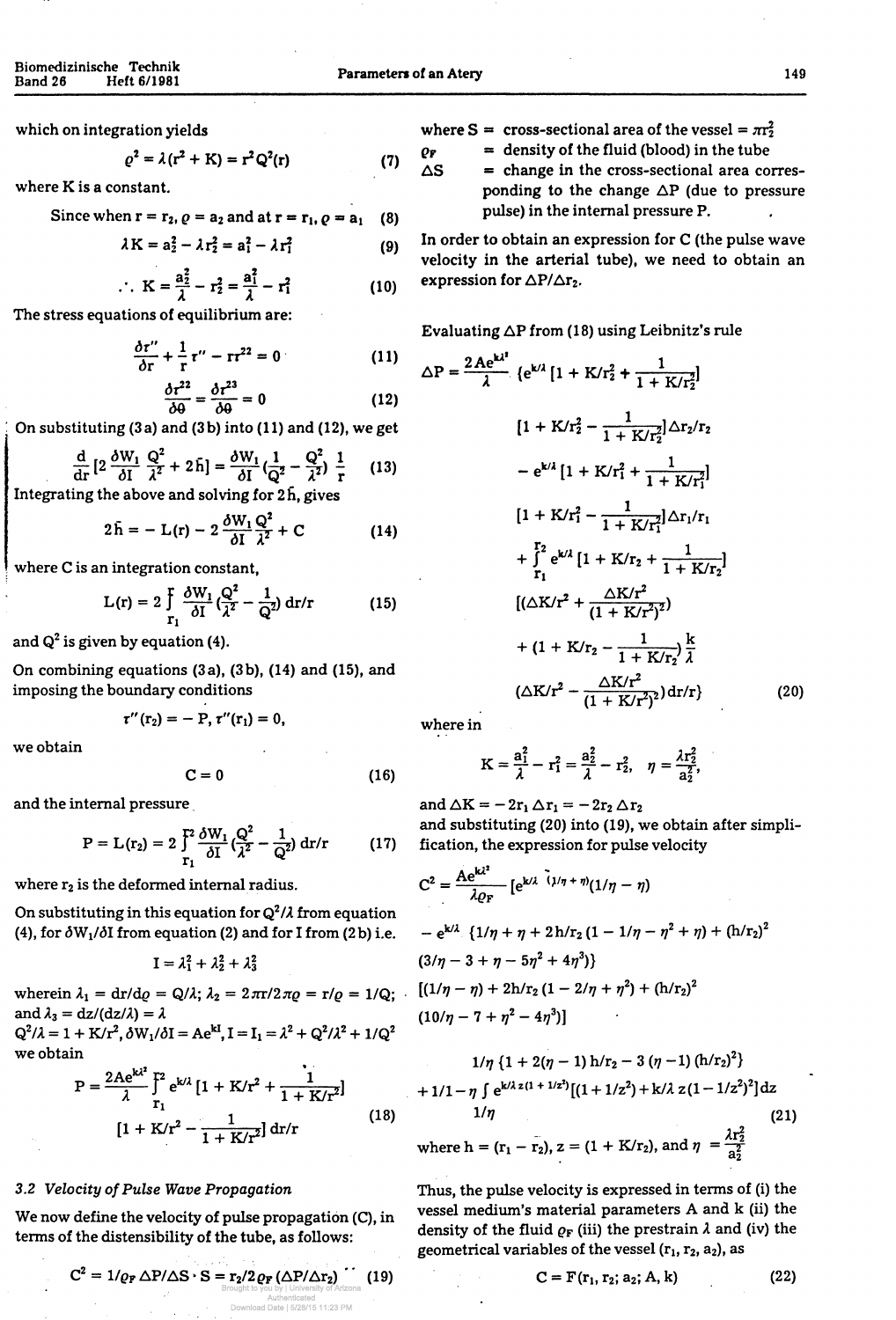| 150                  |                  |                  |                  |                                  | Parameters of an Atery                       |                                      |                  |                   | <b>Band 26</b>     | Biomedizinische Technik<br>Heft 6/1981 |
|----------------------|------------------|------------------|------------------|----------------------------------|----------------------------------------------|--------------------------------------|------------------|-------------------|--------------------|----------------------------------------|
| $K = 2.27$           | $A = 22.05$      | $\lambda = 1.53$ |                  |                                  | $r_2$ = deformed internal radius of artery   | Table 1: Pulse Velocity (C) in m/sec |                  |                   |                    |                                        |
|                      |                  |                  |                  | $h =$ deformed thickness of tube | $a_2$ = undeformed internal radius of artery |                                      |                  |                   |                    |                                        |
| $h/r_2$<br>$r_2/a_2$ | 0.02             | 0.04             | 0.06             | 0.08                             | 0.10                                         | 0.12                                 | 0.14             | 0.16              | 0.18               | 0.20                                   |
| 1.00                 | 0.8182           | 1.1280           | 1.3513           | 1.5310                           | 1.6844                                       | 1.8206                               | 1.9453           | 2.0624            | 2.1748             | 2.2848                                 |
| 1.01                 | 0.8431           | 1.1161           | 1.3898           | 1.5738                           | 1.7311                                       | 1.8712                               | 2.0000           | 2.1216            | 2.2391             | 2.3547                                 |
| 1.02                 | 0.8695           | 1.1961           | 1.4307           | 1.6194                           | 1.7809                                       | 1.9252                               | 2.0584           | 2.1847            | 2.3075             | 2.4293                                 |
| 1.03                 | 0.8977           | 1.2333           | 1.4741           | 1.6678                           | 1.8338                                       | $-1.9825$                            | 2.1204           | 2.2518            | 2.3803             | 2.5087                                 |
| 1.04                 | 0.9275           | 1.2728           | 1.5200           | 1.7190                           | 1.8898                                       | 2.0432                               | 2.1861           | 2.3229            | 2.4577             | 2.5933                                 |
| 1.05                 | 0.9590           | 1.3745           | 1.5686           | 1.7731                           | 1.9489                                       | 2.1074                               | 2.2555           | 2.3982            | 2.5396             | 2.68304                                |
| 1.06                 | 0.9923           | 1.3585           | 1.6198           | 1.8302                           | 2.0113                                       | 2.1751                               | 2.3288           | 2.4778            | 2.6264             | 2.7782                                 |
| 1.07                 | 1.0274           | 1.4048           | 1.6737           | 1.8902                           | 2.0770                                       | 2.2464                               | 2.4062           | 2.5619            | 2.7182             | 2.8792                                 |
| 1.08                 | $\pm 1.0643$     | 1.4535           | 1.7304           | 1.9534                           | 2.1461                                       | 2.3214                               | 2.4876           | 2.6505            | 2.8152             | 2.9861                                 |
| 1.09                 | 1.1031           | 1.5047           | 1.7899           | 2.0196                           | 2.2187                                       | 2.4003                               | 2.5732           | 12.7438           | 2.9175             | 3.0993                                 |
| 1.10                 | 1.1438           | 1.5583           | 1.8523           | 2.0892                           | 2.2948                                       | 2.4831                               | 2.6633           | 2.8421            | 3.0255             | 3.2192                                 |
| 1.11                 | 1.1865           | 1.6145           | 1.9177           | 2.1620                           | 2.3745                                       | 2.5699                               | 2.7578           | 2.9455            | 3.1395             | 3.3461                                 |
| 1.12                 | 1.2313           | 1.6735           | 1.9861           | 2.2383                           | 2.4581                                       | 2.6609                               | 2.8570           | 3.0543            | 3.2598             | 3.4806                                 |
| 1.13                 | 1.2782           | 1.7351           | 2.0577           | 2.3181                           | 2.5455                                       | 2.7563                               | 2.9611           | 3.1686            | 3.3866             | 3.6229                                 |
| 1.14                 | 1.3274           | 1.7996           | 2.1326           | 2.4015                           | 2.6370                                       | 2.8561                               | 3.0703           | 3.2888            | 3.5203             | 3.7738                                 |
| 1.15                 | 1.3788           | 1.3670           | 2.2108           | 2.4887                           | 2.7327                                       | 2.9606                               | 3.1847           | 3.4151            | 3.6615             | 3.9338                                 |
| 1.16                 | 1.4326           | 1.9375           | 2.2925           | 2.5797                           | 2.8326                                       | 3.0699                               | 3.3047           | 3.5479            | 3.8104             | 4.1035                                 |
| 1.17                 | 1.4888           | 2.0111           | 2.3778           | 2.6748                           | 2.9370                                       | 3.1842                               | 3.4304           | 3.6875            | 3.9677             | 4.2838                                 |
| 1.18                 | 1.5477           | 2.0879           | 2.4669           | 2.7741                           | 3.0461                                       | 3.3037                               | 3.5621           | 3.8343            | 4.1338             | 4.4754                                 |
| 1.19                 | 1.6092           | 2.1681           | 2.5599           | 2.8777                           | 3.1600                                       | 3.4287                               | 3.7001           | 3.9887            | 4.3094             | 4.6794                                 |
| 1.20                 | 1.6735           | 2.2519           | 2.6568           | 2.9858                           | 3.2789                                       | 3.5594                               | 3.8448           | 4.1511            | 4.4953             | 4.8967                                 |
| 1.21                 | 1.7406           | 2.3394           | 2.7580           | 3.0985                           | 3.4029                                       | 3.6959                               | 3.9964           | 4.3220            | 4.6920             | 5.1286                                 |
| 1.22                 | 1,8108           | 2.4306           | 2.8635           | 3.2161                           | 3.5324                                       | 3.8387                               | 4.1554           | 4.5021            | 4.9005             | 5.3764                                 |
| 1.23                 | 1.8841           | 2.5257           | 2.9735           | 3.3387                           | 3.6676                                       | 3.9880                               | 4.3221           | 4.6918            | 5.1218             | 5.6418                                 |
| 1.24                 | 1.9667           | 2.6250           | 3.0883           | 3.4666                           | 3.8086                                       | 4.1440                               | 4.4970           | 4.8919            | 5.3568             | 5.9263                                 |
| 1.25                 | 2.0406           | 2.7286           | 3.2078           | 3.5998                           | 3.9558                                       | 4.3072                               | 4.6805           | 5.1031            | 5.6068             | 6.2319                                 |
| 1.26                 | 2.1242           | 2.8366           | 3.3325           | 3.7389                           | 4.1094                                       | 4.4778                               | 4.8732           | 5.3261            | 5.8732             | 6.5609                                 |
| 1.27                 | 2.2115           | 2.9494           | 3.4625           | 3.8838                           | 4.2697                                       | 4.6563                               | 5.0756           | 5.5619            | 6.1573             | 6.9158                                 |
| 1.28                 | 2.3027           | 3.0669           | 3.5980           | 4.0349                           | 4.4369                                       | 4.8431                               | 5.2884           | 5.8115            | 6.4608             | .7.2996                                |
| 1.29                 | 2.3979           | 3.1896           | 3.7392           | 4.1924                           | 4.6115                                       | 5.0386                               | 5.5512           | 6.0760            | 6.7858             | 7.7155                                 |
| 1.30                 | 2.4974           | 3.3174           | 3.8865           | 4.3565                           | 4.7937                                       | 5.2432                               | 5.7470           | 6.3566            | $7.1343 \cdot$     | 8.1674                                 |
| 1.31                 | 2.6013           | 3.4508           | 4.0399           | 4.5277                           | 4.9840                                       | 5.4575                               | 5.9956           | 6.6546            | 7.5087             | 8.6597                                 |
| 1.32                 | 2.7098           | 3.5900           | 4.1999           | 4.7062                           | 5.1827                                       | 5.6821                               | 6.2571           | 6.9717            | 7.9119             | 9.1974                                 |
| 1.33                 | 2.8232           | 3.7352           | 4.3667           | 4.8922                           | 5.3901                                       | 5.9174                               | 6.5328           | 7.3094            | 8.3469             | 9.7863                                 |
| 1.34<br>1.35         | 2.9416           | 3.8866           | 4.5406           | 5.0863                           | 5.6068                                       | 6.1642                               | 6.8241           | 7.6698            | 8.8174             | 10.4331                                |
| 1.36                 | 3.0654<br>3.1947 | 4.0446<br>4.2094 | 4.7218           | 5.2886                           | 5.8332                                       | 6.4232                               | 7.1319           | 8.0550            | 9.3274             | 11.1458                                |
| 1.37                 | 3.3299           | 4.3813           | 4.9107           | 5.4997                           | 6.0698                                       | 6.6951                               | 7.4577           | 8.4674            | 9.8817             | 11.9334                                |
| 1.38                 | 3.4711           | 4.5607           | 5.1077           | 5.7198                           | 6.3171                                       | 6.9807                               | 7.8029           | 8.9099            | 10.4857            | 12.8066                                |
| 1.39                 | 3.6187           | 4.7479           | 5.3132           | 5.9494                           | 6.5757                                       | 7.2808                               | 8.1691           | 9.3854            | 11.1454            | 13.7776                                |
| 1.40                 | 3.7730           | 4.9433           | 5.5273<br>5.7507 | 6.1889<br>6.4389                 | 6.8462<br>7.1292                             | 7.5966<br>7.9290                     | 8.5579<br>8.9717 | 9.8976<br>10.4505 | 11.8683<br>12.6625 | 14.8612<br>16.0743                     |

**4 Application of the Analysis**

pulse wave velocity are monitored, equations (23) become functions of two unknowns  $a_2$  and k. Hence, when equations (22) are plotted on the  $\lambda/a_2^2$  vs k/ $\lambda$  coordinate plane (see Fig. 2) (for various values of  $k/\lambda$  and  $\lambda/a_2^2$  their intersection yields the material parameter



Fig. 2. Plot for determination of the arterial material para-<br>meter k and the undeformed radius.

*4.1 Determination of the undeformed internal radius »a2« and the material parameters k and A:*

The method outlined below is designed to enable determination of the undeformed internal radius  $a_2 \times a_1$  of the vessel, in terms of three independent sets of deformed radii (internal and external) and the associated pulse wave velocities. In that case, by using the notation of equation (22), we can obtain two equations of form:

$$
C^{I}/C^{II} - G_1(r_1^I, r_2^I, r_1^{II}, r_2^{II}, a_2, k/\lambda) = 0
$$
  
\n
$$
C^{I}/C^{III} - G_2(r_1^I, r_2^I, r_1^{III}, r_2^{III}, a_2, k/\lambda) = 0
$$
\n(23)

where  $C^{I}$ ,  $C^{II}$ ,  $C^{III}$  are the three monitored pulse wave velocities (at independent instants I, II, III), and  $G_1$  and  $G_2$  are the pulse wave velocity functions (=  $F^I/F^{II}$  and  $F^{I}/F^{III}$ , respectively), dependent on the internal undeformed radius  $a_2$ , material parameter  $k$  and the deformed radii. Hence if the deformed radii and the new meter k and the undeformed radius.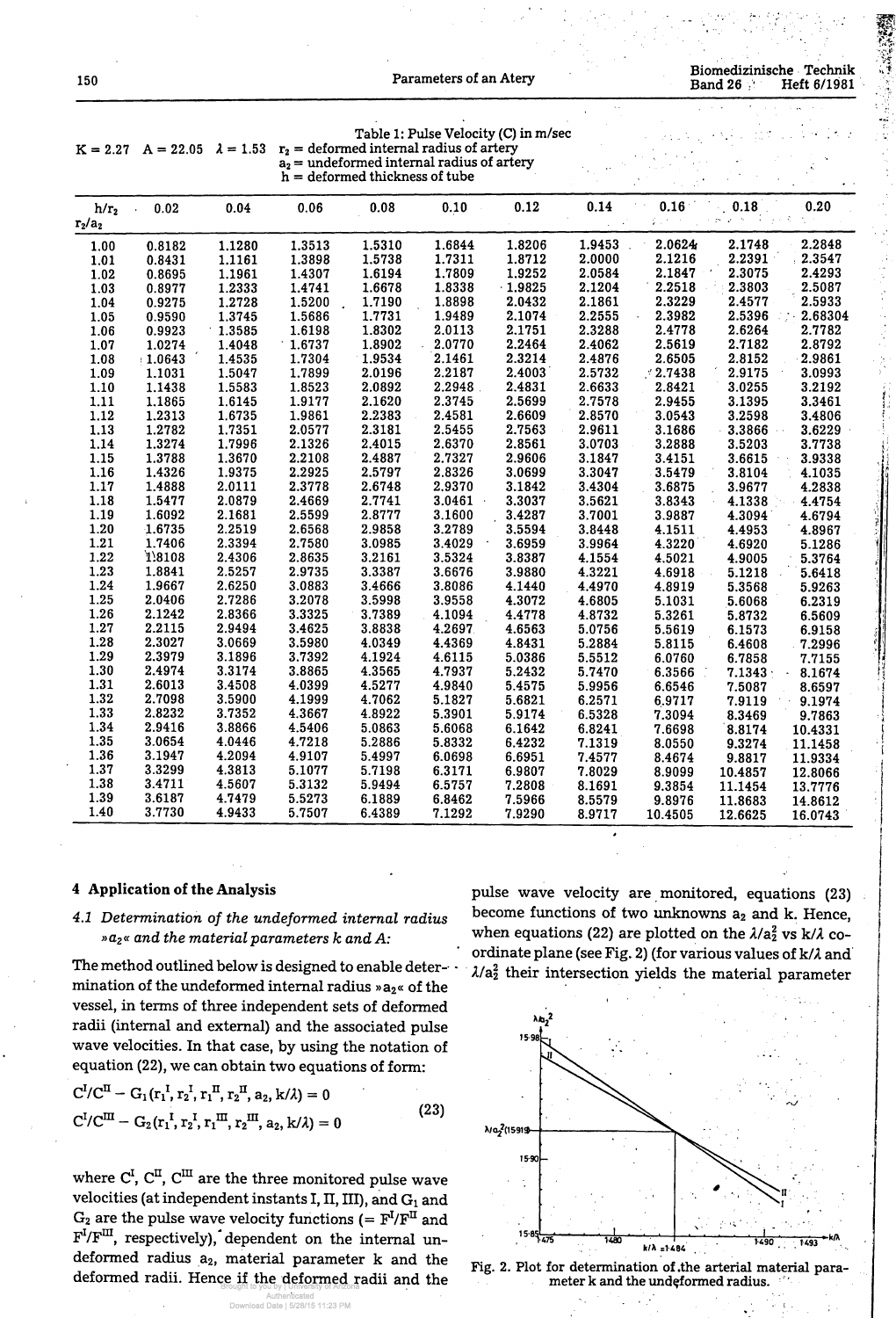| Biomedizinische Technik<br>Band 26 | Heft 6/1981 | <b>Parameters of an Atery</b> | 151 |
|------------------------------------|-------------|-------------------------------|-----|
|                                    |             |                               |     |

 $k/\lambda$  and  $\lambda/a_2^2$ . Thus, one can noninvasively obtain the undeformed internal radius and material parameter »k« (for a given extension ratio A corresponding to the strain energy density function chosen). Once the values of  $a_2$  and  $k$  are determined, we can substitute their values in equation (21) for any one of the three instants I, II, III. This equation will now become an unknown in the parameter A only. Thus we can find the material constants of the artery namely the A and k for given extension ratio  $\lambda$ , characterising the stiffness of the artery, if pulse wave velocity C" and the deformed radii are monitored by any non-invasive procedure, possibly by photoplethysmographic transducers of the reflecting type, Weinmann et al. [9], and ultrasound monitoring of the diameter, Charleton et al. [2]; respectively.

### *4.2 Numerical Example and Discussion*

 $\frac{1}{2}$  canine abdominal aorta): A = 22.05 dyne/cm<sup>2</sup>, k = 2.27 The implementation of the analysis is demonstrated by means of a numerical example based on the in-vitro measurements of the arterial diameters (Table 2). Numerical analysis is carried out to calculate the values of the pulse wave velocities for tubes of various dimensions using for the elastic arterial material properties A and k; the values obtained by Simon et al. (for the (for  $\lambda = 1.53$ ).



Fig. 5. Pulse velocity C vs  $r_2/a_2$  for various h/ $r_2$ .



**Fig. 4. Pulse velocity C vs h/r<sub>2</sub> for different r<sub>2</sub>/a<sub>2</sub>.** 

| Table 2                                                        |  |  |                                                             |  |  |  |
|----------------------------------------------------------------|--|--|-------------------------------------------------------------|--|--|--|
| Pressure Radius Data from the Arterial Studies of Simon et al. |  |  |                                                             |  |  |  |
|                                                                |  |  | $\lambda = 1.53$ , K = 2.27, A = 22.05 dyne/cm <sup>2</sup> |  |  |  |

| SI.<br>No. | Pressure<br>Р<br>in<br>mm Hg | Internal<br>deformed<br>radius $r2$<br>in cms. | External<br>deformed<br>radius $r_1$<br>in cms. | Mean<br>deformed<br>radius $r_m$<br>in cms. |
|------------|------------------------------|------------------------------------------------|-------------------------------------------------|---------------------------------------------|
|            | 25                           | 0.348                                          | 0.401                                           | 0.375                                       |
| 2.         | 50                           | 0.396                                          | 0.445                                           | 0.420                                       |
| 3.1        | 75                           | 0.425                                          | 0.473                                           | 0.449                                       |
| 4.         | 100                          | 0.442                                          | 0.485                                           | 0.464                                       |
| 5.         | 150                          | 0.467                                          | 0.510                                           | 0.489                                       |
| 6.         | 200                          | 0.483                                          | 0.524                                           | 0.508                                       |

(Table 1) for (i) the wall thickness ratio parameter  $h/r_2$  $= 0.02$  to 0.2, and (ii) the nondimensional internal radius  $r_2/a_2 = 1.0$  to 1.4. Therefrom, pulse wave velocity contours are plotted as shown in Fig. (3), once the monitored measurable deformed internal and external radii are known. Next, graphs of pulse wave velocity (C) vs  $h/r_2$  and C vs  $r_2/a_2$  are plotted in Figs. 4 and 5; they

indicate that the pulse wave velocity increases as both  $h/r_2$  and  $r_2/a_2$  increase. Finally, figure (6) shows a plot of pulse wave velocity C vs arterial pressure P (Table 3) obtained by means of our equations (18) and (21). The graph shows a value of C slightly higher than that obtained by Mirsky, wherein the pressure radius relationship which is of the exponential form is linear

For finite deformation sustaining arterial tubes, equation (21) is numerically solved by Simpson's integration technique to obtain values of the pulse wave velocities



Table 3 Pulse Velocity (C) vs Arterial Pressure P

| Sl.<br>No. | Pressure<br>P<br>in<br>mm Hg | $CW_m$ | from studies of Simon et al.<br>CW <sub>2</sub> | $CW_1$ | Pulse velocity (C) in m/s Pulse velocity<br>for trans-<br>versely iso-<br>tropic medium<br>(Present one) |
|------------|------------------------------|--------|-------------------------------------------------|--------|----------------------------------------------------------------------------------------------------------|
|            | 25                           | 0.9    | 2.5                                             | 3.0    | 3.3                                                                                                      |
| 2.         | 50                           | 1.0    | 4.3                                             | 5.0    | 5.35                                                                                                     |
| 3.         | 75                           | 1.125  | 5.7                                             | 6.75   | 7.1                                                                                                      |
| 4.         | 100                          | 1.25   | 7.0                                             | 8.0    | 8.5                                                                                                      |
| 5.         | 150                          | 1.375  | 9.0                                             | 10.125 | 11.25                                                                                                    |
| 6.         | 200                          | 1.50   | 10.375                                          | 11.625 | 13.95                                                                                                    |